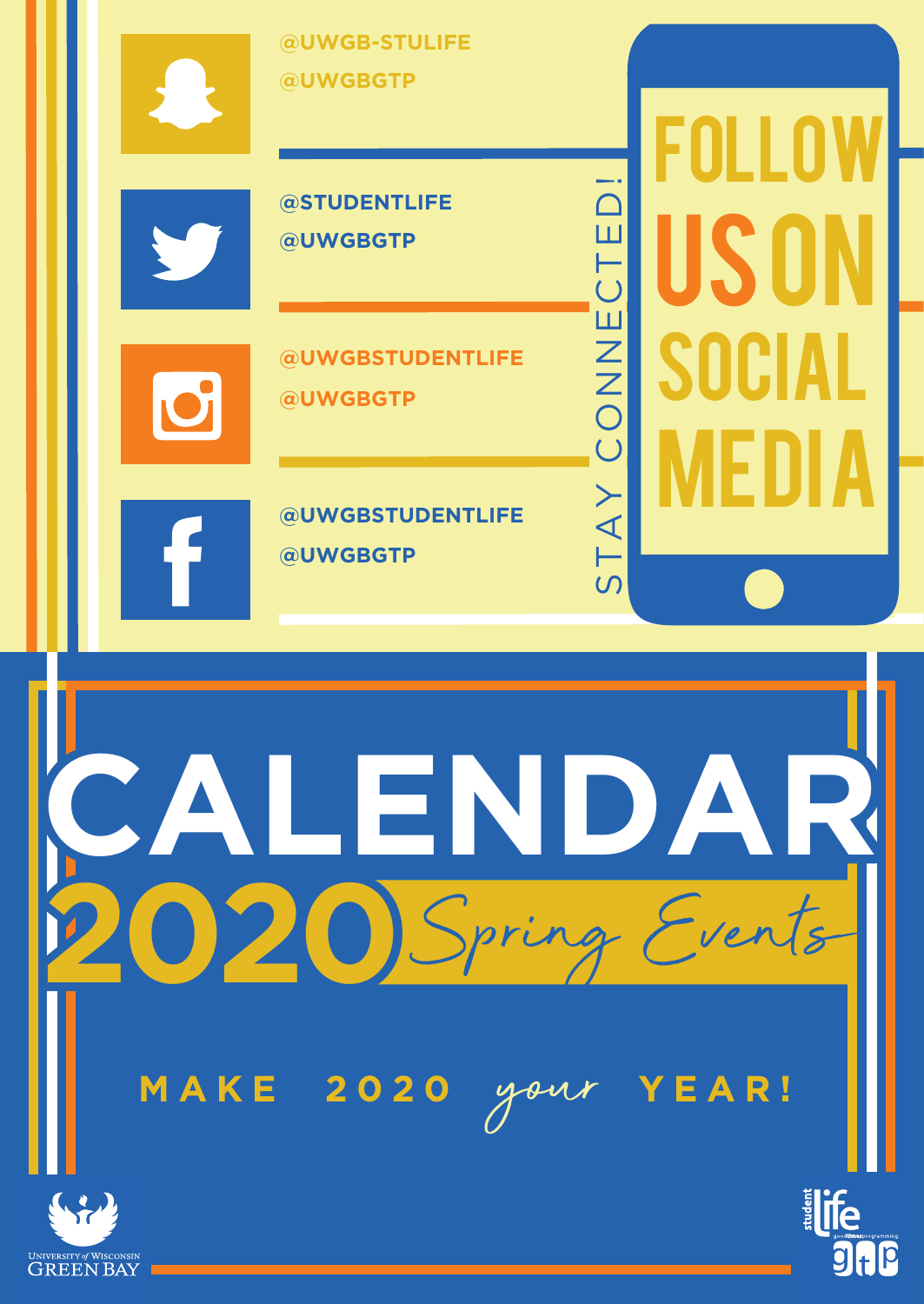# **OFFICE OF STUDENT LIFE** your

**Community Service** B65+ **Good Times Programming University Student Ambassadors New Student Programs Commencement Student Lounge**

**125+ Student Organizations**

uwgb.edu/student-life X osl@uwgb.edu (920) 465-2720

 $\bigcup$   $M$ 

**STUDENT PROGRAMMING BOARD** your

**Lively Art & Issues Weekend & Late Night Events Innovative Sounds Outdoor Adventure & Travel Variety Entertainment Coffeehouse Performances Media & Promotions**



NOW bit.ly/applyGTP HIRING Apply in February 2020

# goodtimesprogramming



Got programming ideas? Reach out to us! X stgtp@uwgb.edu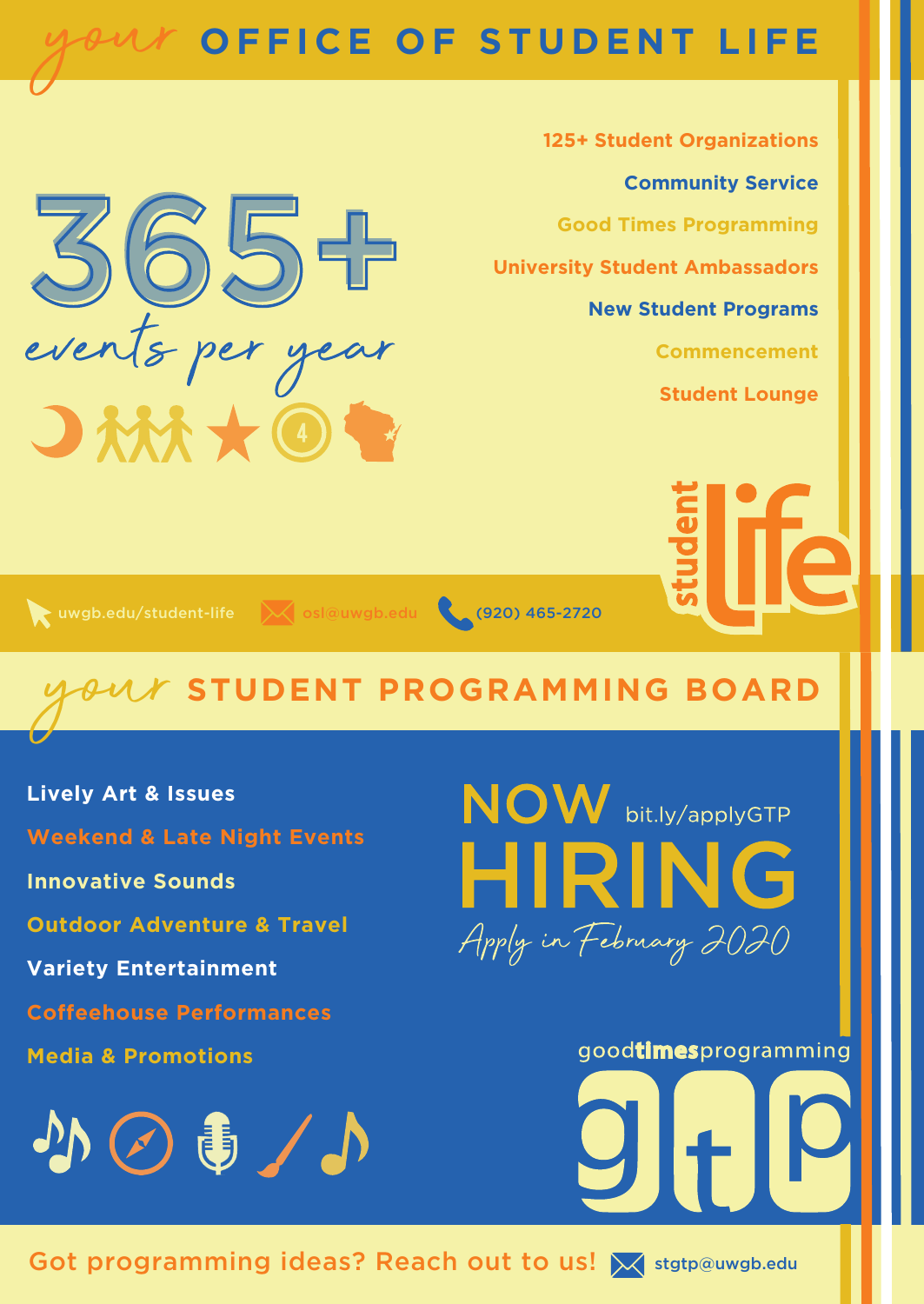# **FEBRUARY**



**THURS JAN 30**

### MAGICIAN BRIAN MILLER

#### 8PM | Phoenix Club

Brian uses sleight of hand that con artists use to manipulate your attention.

# BATTLESHIP

6:30PM | Kress Events Center Real life Battleship! Register on the UREC app.



# SPEED FRIENDING

### 4PM | Phoenix Rooms

Get to know your peers over refreshments at this community-building event!



### ORG SMORG 3-6PM | Phoenix Rooms

Meet people, collect give-aways and join some UWGB student organizations!



# 6PM | Christie Theatre

Film screening & discussion



# 8PM | Coffeehouse

Groovin' Grounds indie-pop musician

**FRI | 07** GB NITES

# 9PM-12AM | University Union

Late night fun, games, and food!



# **SAT | 08** EXPLORE GB

10:30AM-2:30PM | Downtown GB FREE or \$10 if 21+ | Sign up at UTIC Head to the Winter Farmers Market & Titletown Brewery for some food and a tour.

# **10-14** LOVE U WEEK

# ALL WEEK | Around Campus

Keep an eye out for various 'love' activities!



### GAME NIGHT BINGO 7PM | Phoenix Rooms

Win games to play with friends and family!

#### **TUES | 11** MAKIN' CAKE PERFORMANCE 林木

6-7:30PM | Phoenix Rooms

Community conversation on culture, class, race & cake w/ Dasha Kelly Hamilton.

# THI<sub>13</sub> THE C-WORD: CONSENT

### 6PM | Phoenix Room B

A highly educational and entertaining conversation about sex.

#### **TH 13&20** INTERGENERATIONAL **SERIES** TYTYT

### 11AM-12:30PM | 1965 Room

Part 1 (2/13) Panel Presentation Part 2 (2/20) Small Group Discussions

#### **FRI | 14** PHILLIP-MICHAEL SCALES



# 8PM | Coffeehouse

His soulful folk/pop can make any old song you love feel brand new.



# 'THE LAST BLACK MAN IN SAN FRANCISCO'

4PM | Christie Theatre Film screening & discussion

#### **TH | 20** EXPLORE GB

6-9:30PM | Titletown District GB Students - \$5 | Sign up at UTIC

Enjoy a night of ice skating and virtual gaming within a swing suite at The Turn.



#### HOMECOMING 2020 ALL WEEK | Around Campus

Check out all of the events at uwgb.edu/homecoming

#### **TH | 27** DUELLY NOTED



# 6PM | Phoenix Room B



Dinner and a duelling piano show.

# #UWGBH<sup></sup>SCO #UWGBH<sup></sup>CO #UWGBH※CO #UWGBH<del>黎</del>C

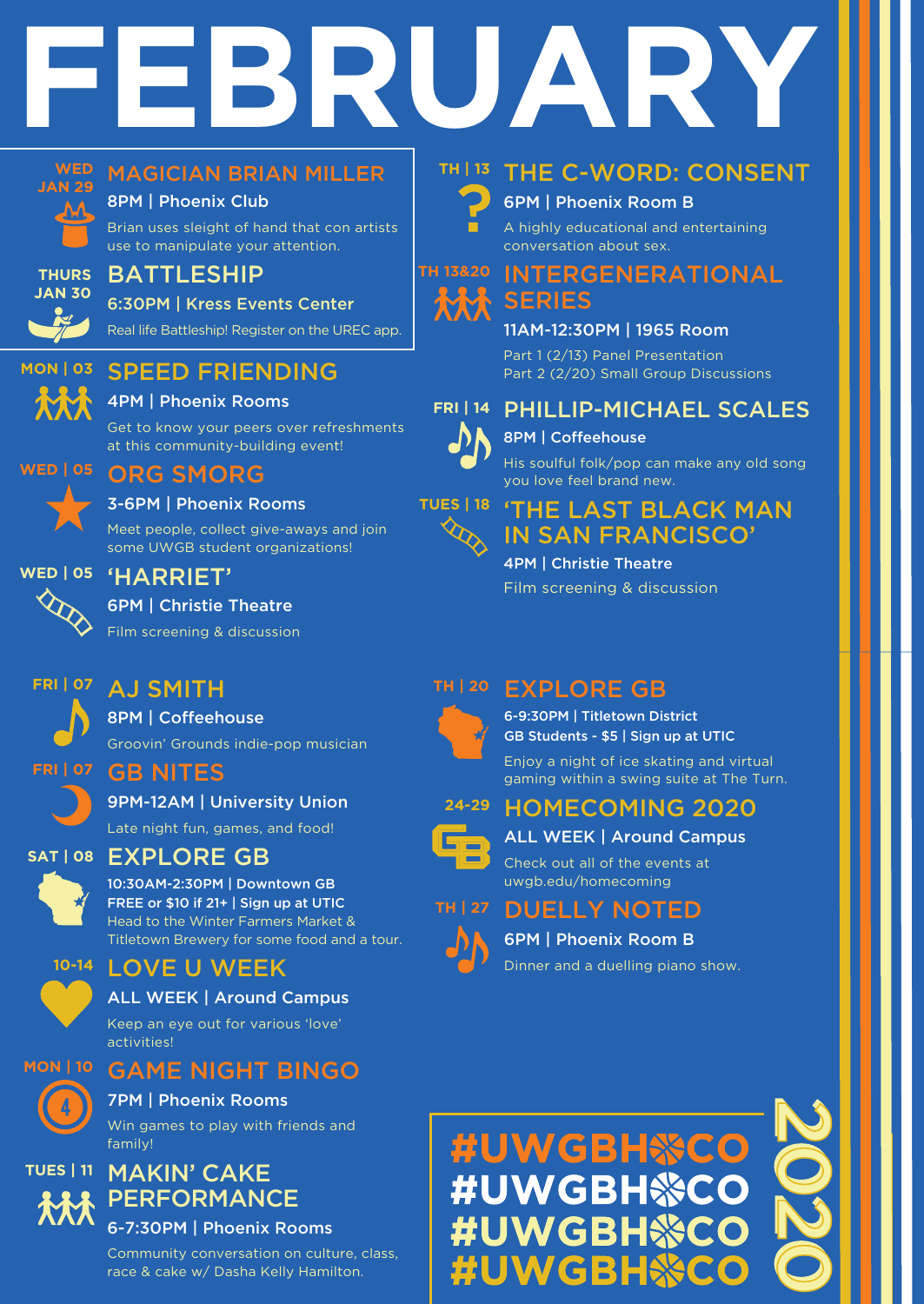# **MARCH**

# WED | 04 20TH ANNUAL LADIES NIGHT **OUT WITH COMEDIAN** JENNY ZIGRINO

8PM | Phoenix Club

Join GTP in celebrating Women's History Month with snacks, comedy & mocktails.

# STEFAN HEUER **FRI | 06**

8PM | Coffeehouse Groovin' Grounds Motown, soul and RnB musician.

# **FRI | 06**

GB NITES 9PM-12AM | University Union

Late night fun, games, and food!

# **MORE EVENTS:**

UWGB Goes to the Movies

WATCH OUT for **UWGB Goes to the Movies** events throughout the semester!

Includes **1 FREE movie ticket** to a newly released film and bus **transportation** to the movie theatre!

First-come, first-served with a **UWGB ID!**

# **07-08** DELLS TRIP

\$55 - UWGB students \$110 - non-students | Sign up at UTIC Escape to The Wilderness in the Wisconsin Dells for an a amazing overnight trip!

# **MON | 09** GREAT OUTDOORS BINGO

7PM | Phoenix Rooms 'Think spring' with these prizes!

# **FRI | 13** JAYLENE CLARK OWENS

8PM | Coffeehouse

Enjoy a powerful performance by this poet, playwright, and actress.

# **SAT | 28** BAMBOOZLED 7-9PM | PHOENIX ROOM B Free bamboo and rock painting!

**MARCH 16-20**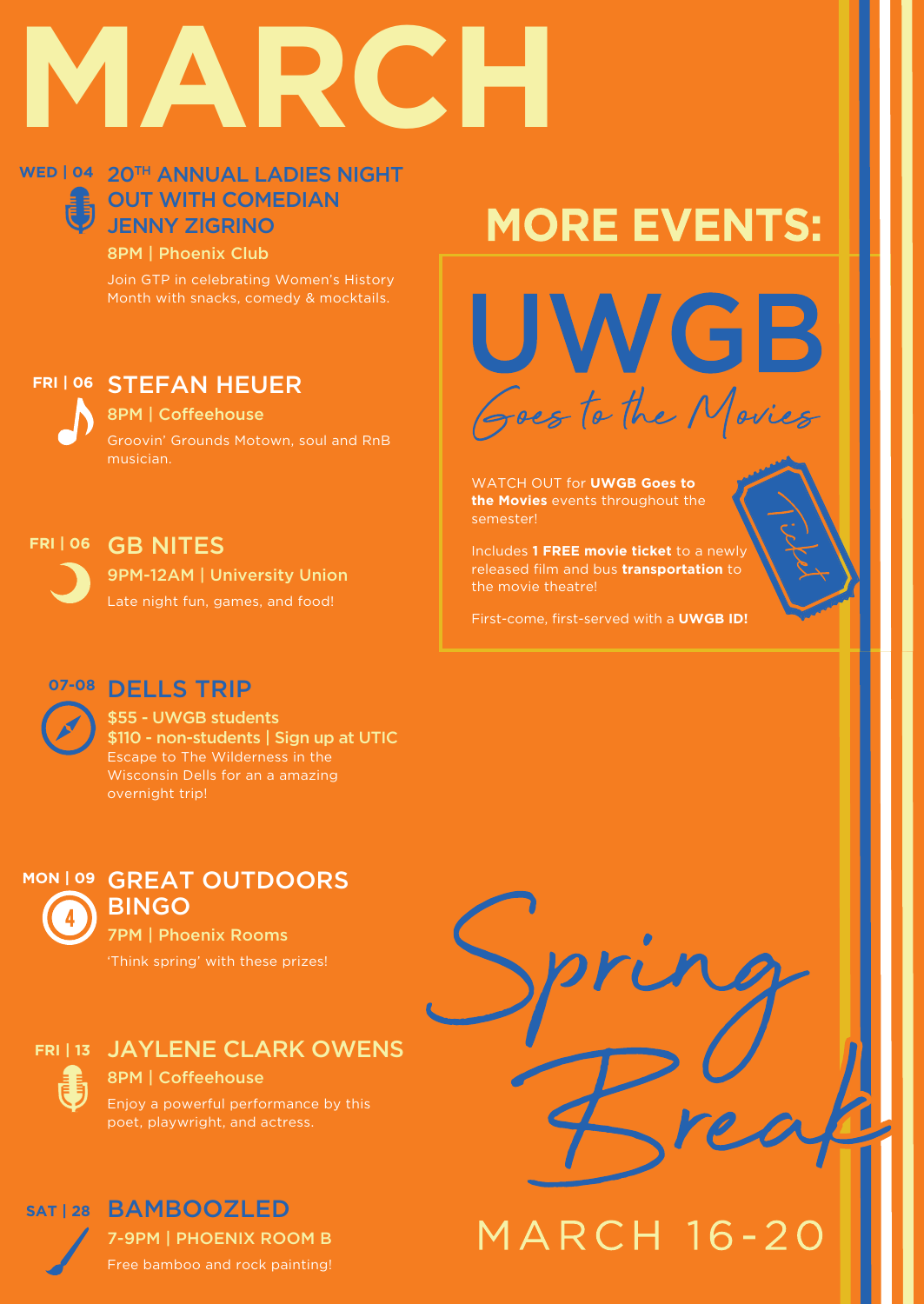

# WED | 01 PSYCHIC FAIR



# 4-8PM | Phoenix Room C

Sit down for a reading and your fortune told by a medium. Sign up at the UTIC!

#### FRANKI MOSCATO **FRI | 03**

### 8PM | Coffeehouse

Groovin' Grounds creative, oldies mix musician.



#### GRAD CAP MAKING 11AM | Outside Bookstore

Decorate your grad cap before the big day!

GRAD BASH **WED | 08**

11AM-4PM | Phoenix Bookstore

A fun celebration for those graduating in May or August.

AS SEEN ON TV - BINGO



### 7PM | Phoenix Rooms

You know you want it, but you don't want to buy it, so win it here!



# **WED | 15** REEM EDAN

8PM | Phoenix Club

Comedy to give us a glimpse of what life is like for "Muslim-Ennials."

# **FRI | 17** KEVIN HART



# 7:30PM | WEIDNER CENTER

Q&A discussion about his triumphs over adversity throughout his career.

# **SAT | 18** VOLUNTEER DAY



### ALL DAY | Around Green Bay Sign up on CUEGB.COM

April is National Service month; take some time to volunteer with these non-profits.

**FRI | 24** EQUITY BALL

# 8PM-11PM | Phoenix Club

FREE dance with a photo booth, refreshments and guest musician, DJB!

# **4/27 - 5/1** SERVICE PROJECT



# ALL DAY | OFFICE OF STUDENT LIFE

Decorate pillowcases that we will make into bags for families in shelter.

# **CREATE AN ACCOUNT**

# ON CUEGB.COM

COMMUNITY UNIVERSITY ENGAGEMENT



Find opportunities to volunteer on- or offcampus and choose what works best for you!

Keep track of your hours while making a positive difference in your community!

# **REMINDER...** TO REGISTER FOR





TBD | Urban Air Indoor Adventure Park Sign up at the UTIC

2-story Go-Kart track, Bumper Cars, Zip Line, Climbing Wall, Trampolines, & More!